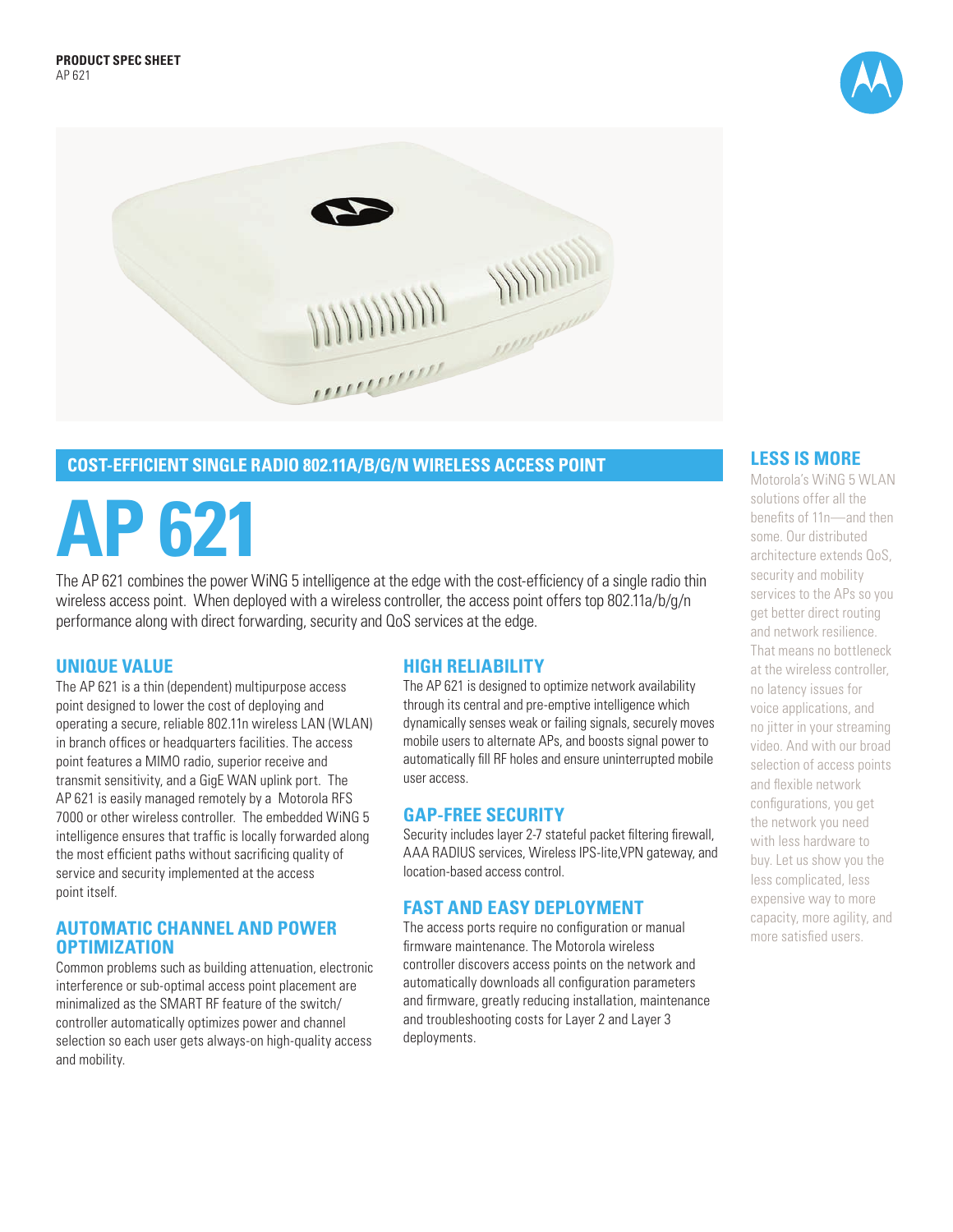# **DEVICE AND NETWORK ACCELERATION**

Device and network performance can be accelerated through a virtual LAN feature via the switch/controller. Each AP 621 access point can be virtualized into four unique VLANs which can be customized to direct

broadcast traffic to the intended recipient. This reduces overall network traffic while improving device performance and battery life up — to 25%. This also reduces the overall number of access points required to provide unique device services.

# **AP 621 SPECIFICATIONS CHART**

| PHYSICAL CHARACTERISTICS                           | <b>AP 621 (INTERNAL ANTENNA)</b>                                                                                                                                                | <b>AP 621 (EXTERNAL ANTENNA)</b>                                          |
|----------------------------------------------------|---------------------------------------------------------------------------------------------------------------------------------------------------------------------------------|---------------------------------------------------------------------------|
| Dimensions:                                        | 6.0 in. 1 x 5.5 in. W x 1.63 in. H<br>15.24 cm L x 13.97 cm W x 4.11 cm H                                                                                                       | 6.0 in.   x 5.5 in. W x 1.63 in. H<br>15.24 cm L x 13.97 cm W x 4.11 cm H |
| Weight:                                            | 0.60 lbs./0.272 kg                                                                                                                                                              | 0.60 lbs./0.272 kg                                                        |
| Part number:                                       | AP-0621-60010-US<br>AP-0621-60010-WR                                                                                                                                            | AP-0621-60020-US<br>AP-0621-60020-OUS<br>AP-0621-60020-WR                 |
| Available mounting configurations:                 | Ceiling-mount (to suspended ceiling T-bars, below tile); wall mount                                                                                                             | Ceiling-mount (above tile); wall-mount                                    |
| Plenum rated:                                      | Yes, certified to UI 2043                                                                                                                                                       |                                                                           |
| LED indicators:                                    | 2 LED indicators with multiple modes indicating 2.4GHz/5 GHz Activity, Power, Adoption and Errors                                                                               |                                                                           |
| <b>WIRELESS DATA COMMUNICATIONS AND NETWORKING</b> |                                                                                                                                                                                 |                                                                           |
| Data rates supported:                              | 802.11b/q: 1,2,5.5,11,6,9,12,18,24,36,48, and 54Mbps802.11a: 6,9,12,18,24,36,48, and 54Mbps<br>802.11n: MCS 0-15 up to 300Mbps                                                  |                                                                           |
| Network standard:                                  | 802.11a, 802.11b, 802.11g, 802.11n                                                                                                                                              |                                                                           |
| Wireless medium:                                   | Direct Sequence Spread Spectrum (DSSS) and Orthogonal Frequency Division Multiplexing<br>(OFDM), and Spatial Multiplexing (MIMO)                                                |                                                                           |
| VLANs/WLANs supported:                             | VLANs and WLANs are controller-dependent                                                                                                                                        |                                                                           |
| Uplink:                                            | Auto-sensing 10/100/1000Base-T Ethernet                                                                                                                                         |                                                                           |
| <b>RADIO CHARACTERISTICS</b>                       |                                                                                                                                                                                 |                                                                           |
| Operating channels:                                | 5GHz: All channels from 5180 MHz to 5825 MHz<br>2.4GHz: 2412-2472 MHz<br>Actual operating frequencies depend on national regulatory limits                                      |                                                                           |
| Maximum available transmit power:                  | 24dBm                                                                                                                                                                           |                                                                           |
| Transmit power Adjustment:                         | 1dB increments                                                                                                                                                                  |                                                                           |
| Antenna configuration:                             | 2x2 MIMO (transmit on two and receive on two antennas)                                                                                                                          |                                                                           |
| Operating bands:                                   | FCC EU 2.412 to 2.462 GHz 2.412 to 2.472 GHz 5.150 to 5.250 (UNII -1) 5.150 to 5.250 GHz<br>5.725 to 5.825 (UNII -3) 5.150 to 5.350 GHz 5.725 to 5.850 (ISM) 5.470 to 5.725 GHz |                                                                           |

Continued on next page...

#### **FEATURES**

#### **Full 802.11n performance with standard 802.3af**

Simplifies and reduces total cost of installation using standard Power-over-Ethernet (PoE)

#### **Multiband Operation**

Supports both 2.4 Ghz and 5.0 Ghz frequency bands

#### **Mobility**

Supports fast secure roaming

#### **Application Support**

Supports Call Admission Control, for optimized VoWLAN performance, as well as video streaming and data throughput for 802.11 a/b/g/n clients

#### **Load balancing, pre-emptive roaming and rate scaling**

Increases reliability and resilience of the wireless network to support mission critical applications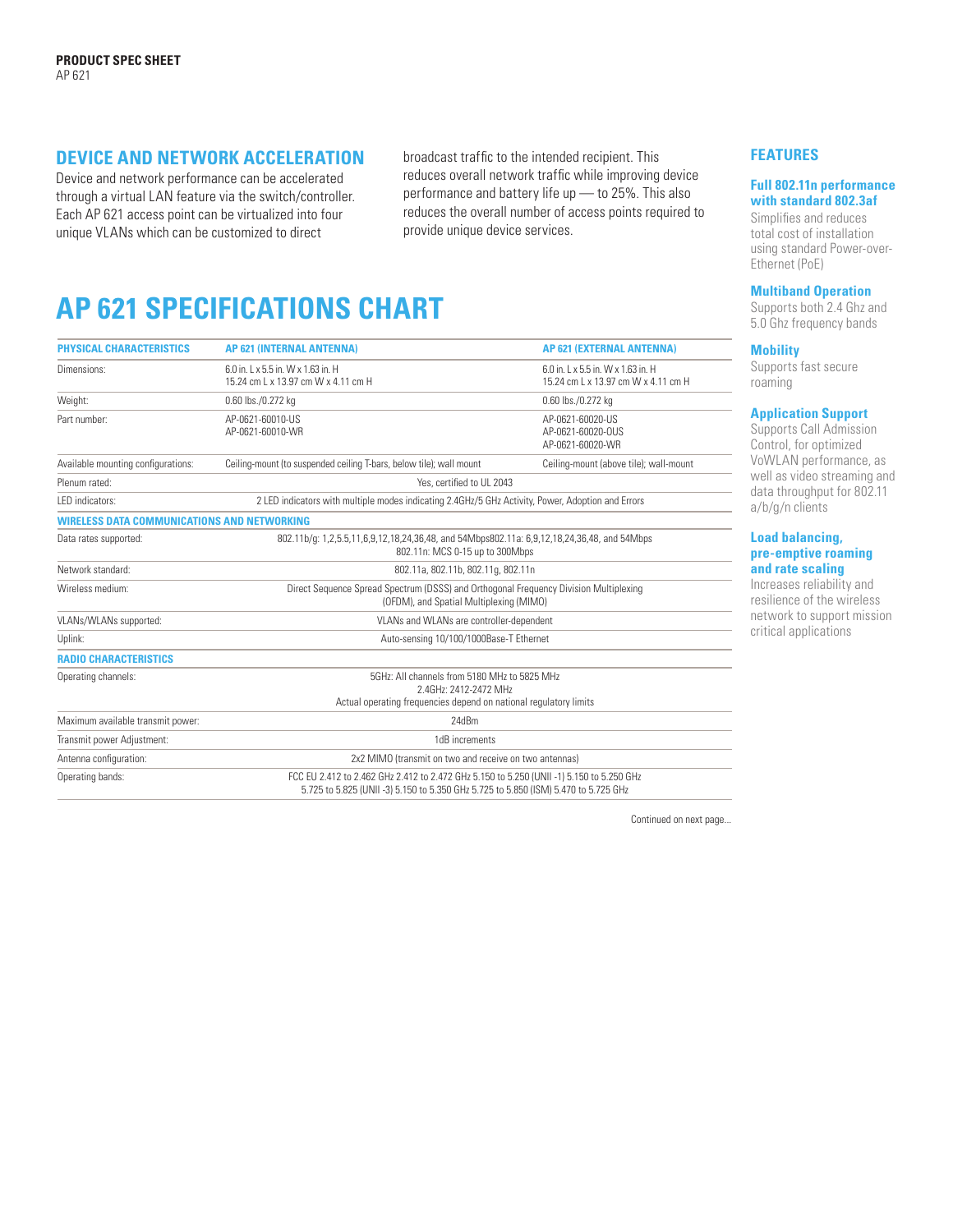# AP 621 SPECIFICATIONS CHART (continued)

| <b>USER ENVIRONMENT</b>                           | AP 621 (INTERNAL ANTENNA)                                           | AP 621 (EXTERNAL ANTENNA) |  |
|---------------------------------------------------|---------------------------------------------------------------------|---------------------------|--|
| Operating temperature:                            | 32°F to 104° F/0°C to 40° C                                         |                           |  |
| Storage temperature:                              | -40°F to 158° F/-40°C to 70° C                                      |                           |  |
| Operating humidity:                               | 5%-95% (non-condensing)                                             |                           |  |
| Operating altitude:                               | 8,000 ft./2438 m                                                    |                           |  |
| Storage altitude:                                 | 15,000 ft./4572 m                                                   |                           |  |
| Electrostatic discharge:                          | $+/-$ 15 kV (Air), $+/-$ 8 kV (contact)                             |                           |  |
| <b>POWER SPECIFICATIONS</b>                       |                                                                     |                           |  |
| Operating voltage:                                | 802.3af supply: 48 VDC @ 12.95W (typical), 36 VDC to 57 VDC (range) |                           |  |
| Operating current:                                | 270mA rms at 48V                                                    |                           |  |
| Integrated Power-over-Ethernet support:           | Standards-based IFFF 802.3af                                        |                           |  |
| <b>Typical Operational RMS Power Consumption:</b> | 10W (209mA at 48V)                                                  |                           |  |

#### **MAXIMUM RADIO TRANSMIT POWER:**

| <b>BAND</b> | SINGLE ANTENNA COMPOSITE TRANSMIT POWER | DUAL ANTENNA COMPOSITE TRANSMIT POWER |
|-------------|-----------------------------------------|---------------------------------------|
| 2400MHZ     | +24 dBm                                 | $+27$ dBm                             |
| 5200MH7     | $+20$ dBm                               | $+23$ dBm                             |

# **ANTENNA PORT SPECIFICATON**

| Type: | Integrated 2.4 GHz and 5.2 GHz Dual-Antenna Elements                                                                          | Two RP-SMA connectors for external antennas (not included) |
|-------|-------------------------------------------------------------------------------------------------------------------------------|------------------------------------------------------------|
| Band: | 2.4 GHz to 2.5 GHz; 5.180 GHz to 5.850 GHz (actual operating frequencies depend on regulatory rules and certification agency) |                                                            |

#### **INTERNAL ANTENNA INFORMATION**

| <b>INTERNAL ANTENNA DESCRIPTION</b> | <b>VALUES</b> |
|-------------------------------------|---------------|
| Peak gain, 2.4GHz band              | 3.0dBi        |
| Peak gain, 5.2GHz band              | 6 OdBi        |

| <b>REGULATORY</b>              |                                                                |
|--------------------------------|----------------------------------------------------------------|
| Product safety certifications: | UL 60950, cUL, EU EN 60950, TUV and UL 2043 (external antenna) |
| Radio approvals:               | FCC (USA), Industry Canada, CE (Europe)                        |

Continued on next page...